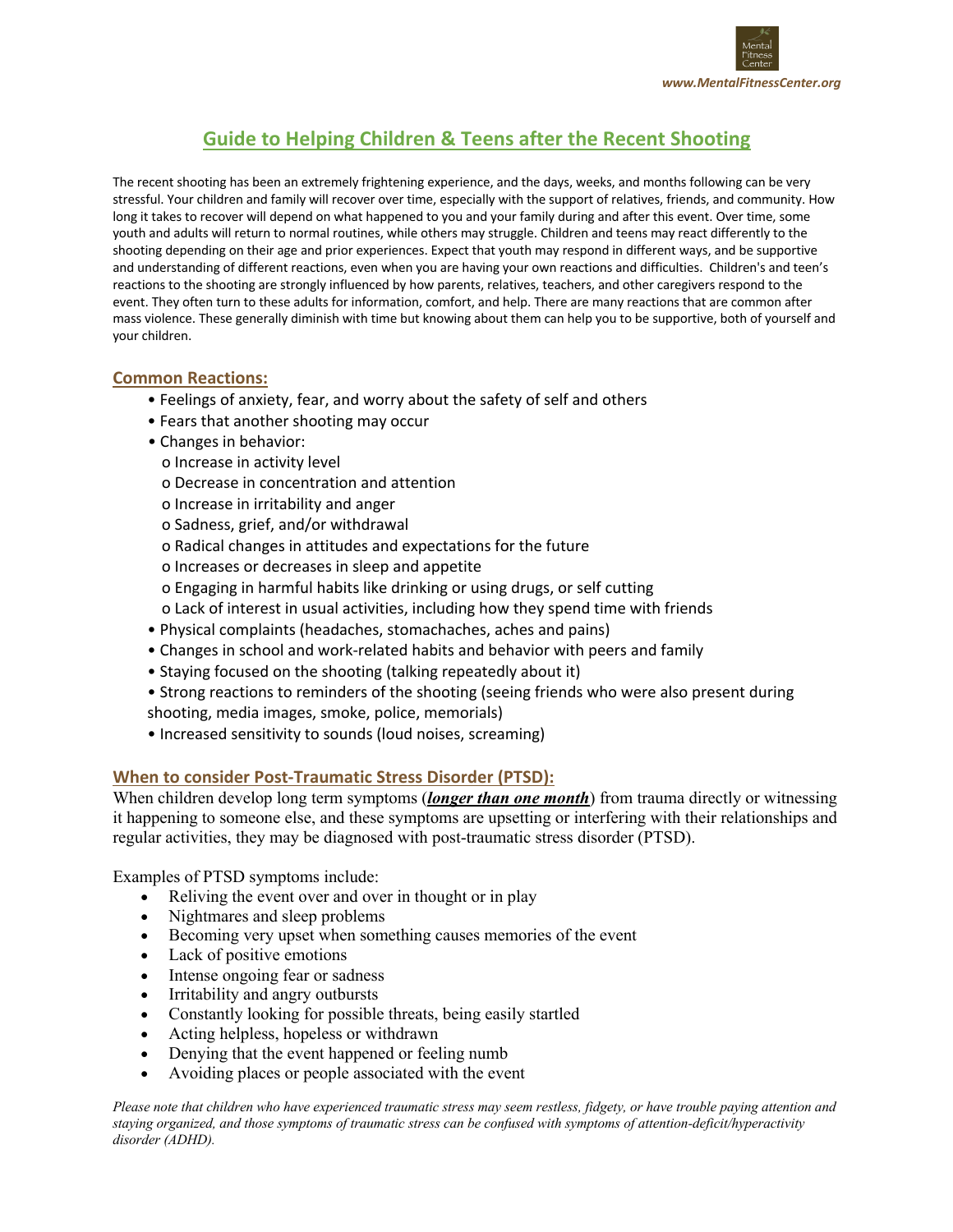

### **Things I Can Do for Myself**

- **Take care of yourself.** Do your best to drink plenty of water, eat regularly, and get enough sleep and exercise.
- **Help each other.** Take time with other adult relatives, friends, or members of the community to talk or support each other.
- **Put off major decisions.** Avoid making any unnecessary life-altering decisions during this time.
- **Give yourself a break.** Take time to rest and do things that you like to do.

## **Things I Can Do for Children/Teens**

• **Make time to talk with your children.** Teens, especially, may say they are "fine" but sit down and talk with them anyway. Let them know that they are welcome to ask questions and express their concerns and feelings. You should remain open to answering new questions and providing helpful information and support. You might not know all the answers and it is OK to say that. *Answer questions honestly, but in appropriate doses and protecting them from unnecessary trauma.* For instance, when children ask what "execution style" shooting is, you might say, "It means intentional," which is truthful, but not graphic or with unnecessary detail.

- o **How to get your kids to talk when they don't seem to want to?** Often it is because we ask questions that are quite direct, like "Are you worried about a school shooting happening in your school?" A way of asking those questions in a way that feels safer for kids to answer is to make the child the expert, and ask as if you're wanting advice or insight. "What kinds of things do you think kids are worried about? What do you think the kids at school want the principal to know?" This strategy **gives them a full "step" of distance** from the question, making it less personal. By doing this, children can talk about their fears without feeling so vulnerable, because they are thinking of it as though they're speaking for others. **And my favorite question for kids....** "What do you most wish adults understood about what it is like for you right now?"
- o **Help children feel safe.** Talk with children about their concerns over safety and discuss changes that are occurring in the community to promote safety. Encourage your child to voice their concerns to you or to teachers at school. Reassure children that, although this was terrifying, it is extremely unusual for people to be so mentally upset and out of control that they will do this sort of thing. Help them realize that, although this happened very close by, it is extremely unusual. Help them discern the difference in "everyday anger" that we all have and how this is different. Don't make promises you can't keep, however, so don't promise it won't happen. If your child is anxious about going back to school**,** allow him or her to call you during the day so you can *encourage them to stay at school because avoidance prolongs and encourages the fear*. Voice your faith that the school is doing many things to keep kids safe, especially now.
- o **Address withdrawal/shame/guilt feelings.** Explain that these feelings are common and correct excessive self-blame with realistic explanations of what actually could have been done. Reassure them that they did not cause any of the deaths and that it was not a punishment for anything that anyone did "wrong." You can say, "Many children, and even adults, feel like you do. They are angry and blame themselves, thinking they could have done more. You're not at fault. There was nothing more you could have done."
- o **Resist the impulse to always have an answer.** We often feel that we need to have an answer or to take away the pain... to give hope when there is fear. Sometimes this is our own discomfort in seeing children suffer. Voice your belief that we get through these things together, and that somehow, you'll cope and recover. That also means that **it is important for parents to allow their children to participate in the discussions that teachers will lead in the classroom.** This is actually very reassuring to children, because they see that others feel the same kinds of fears they feel, and also the teachers invite children to tell the school staff what will help them feel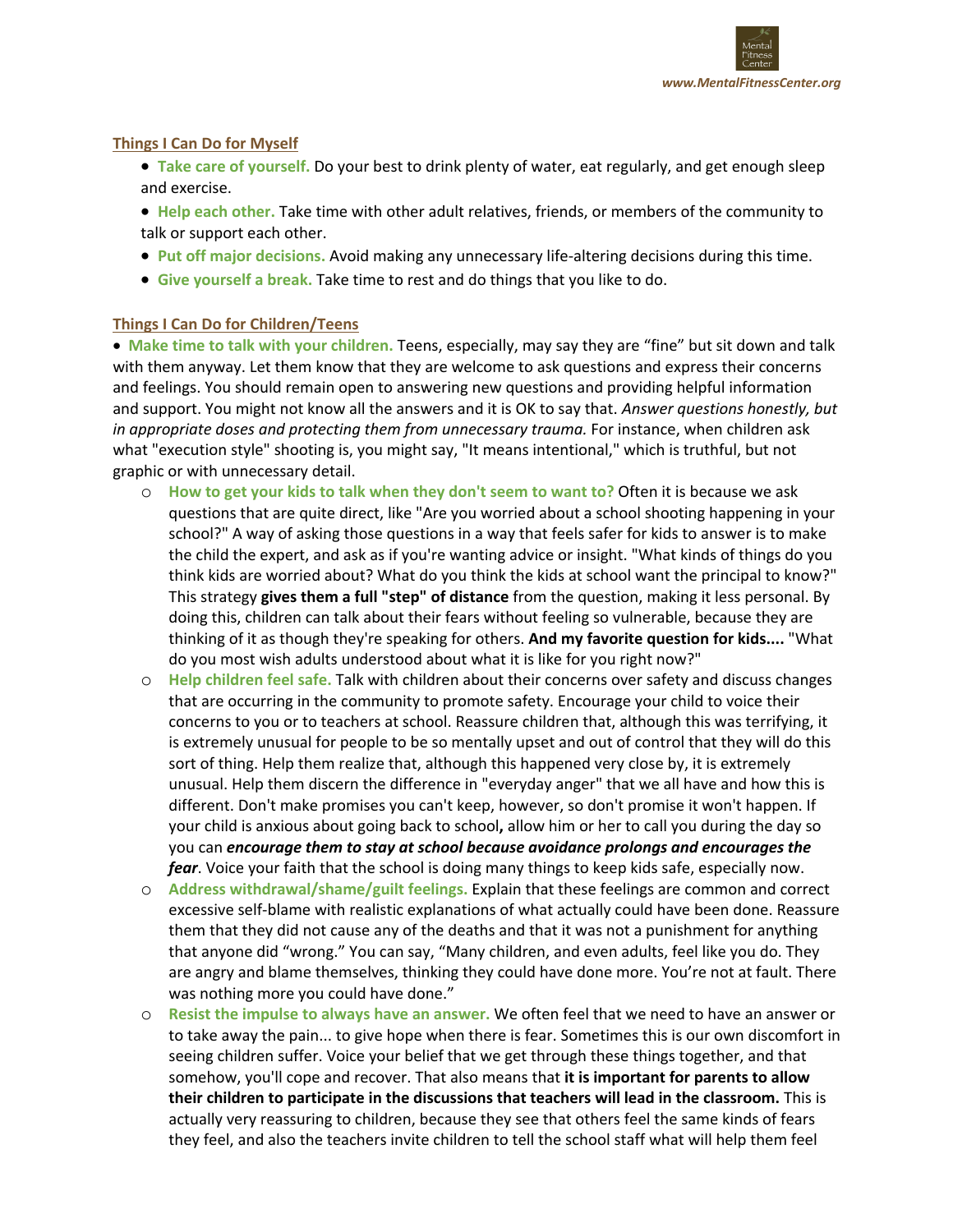

*www.MentalFitnessCenter.org*

safe. The children's concerns will be communicated to the principals, and this feels empowering for the students.

o **The fastest way to keep kids from talking more once they open up is to give advice or try to take away their pain!** Of course you want to take away the pain and fear. But the most empowering part of this is for kids to talk without interruption about how this is for them. Don't rush in with advice on why they don't have to worry. Ask questions like, "Can you help me understand more about that?" or "When you think about that, what is the next thing that comes to mind?"

• **Promote your children's self-care.** Help children by encouraging them to drink enough water, eat regularly, and get enough rest and exercise. Let them know it is OK to take a break from talking with others about the recent attacks or from participating in any of the memorial events.

• **Self-soothing** varies from child to child, so try to help children come up with ideas about how they can help themselves feel better when they begin to worry. Children often think they're the only ones worrying about something. Help them create a list of all the things kids their age can do to help themselves feel better.

• **Maintain routines & expectations.** Routines gives us a sense of security. Having something like this occur anywhere is terrible. Having it occur in one's own neighborhood is at least frightening and for some, terrifying. Children and youth may feel they've lost all sense of security. You can help your child by keeping the routines that give life structure and giving them warning when something will change. Some children may have coped very well in the past when a parent was late home from work, but now that sort of uncertainty may bring about fear or anxiety for the child.

• **Address acting out behaviors.** Help children/teens understand that "acting out" behaviors are a dangerous way to express strong feelings over what happened. Examples of "acting out include intentionally cutting oneself, driving recklessly, engaging in unprotected sex, and abusing drugs or alcohol. You can say something like, "Many children and adults feel out of control and angry right now. They might even think drinking or taking drugs will help somehow. It's very normal to feel that way - but it's not a good idea to act on it." Talk with children about other ways of coping with these feelings (distraction, exercise, writing in a journal, spending time with others).

• **Limit media exposure.** Protect your child from too much media coverage about the attacks, including on the Internet, radio, television, or other technologies (e.g., texting, Facebook, Twitter). Explain to them that media coverage and social media technologies can trigger fears of the attacks happening again and also spread rumors. Let them know they can distract themselves with another activity or that they can talk to you about how they are feeling.

• **Be patient.** Children may be more distracted and need added help with chores or homework once school is in session.

• **Manage reminders.** Help children identify different reminders (people, places, sounds, smells, feelings) and to clarify the difference between the event and the reminders that occur after it. When children experience a reminder, they can say to themselves, "I am upset because I am reminded of the shooting because the potato chip bag popped. But now there is no shooting and I am safe." Some reminders may be related to the loss of friends and/or family (photos of the person, music listened to together, locations of time spent together). Help your child cope with these loss reminders and provide them extra comfort during these times.

• **Monitor changes in relationships.** Explain to children that strains on relationships are expectable. Emphasize that everyone needs family and friends for support during this time. Spend more time talking as a family about how everyone is doing. Encourage tolerance for how your family and friends may be recovering or feeling differently. Accept responsibility for your own feelings, by saying "I want to apologize for being irritable with you yesterday. I was having a bad day."

• **Address radical changes in attitudes and expectations for the future.** Explain to children that changes in people's attitudes are common and tend to be temporary after a tragedy like this. These